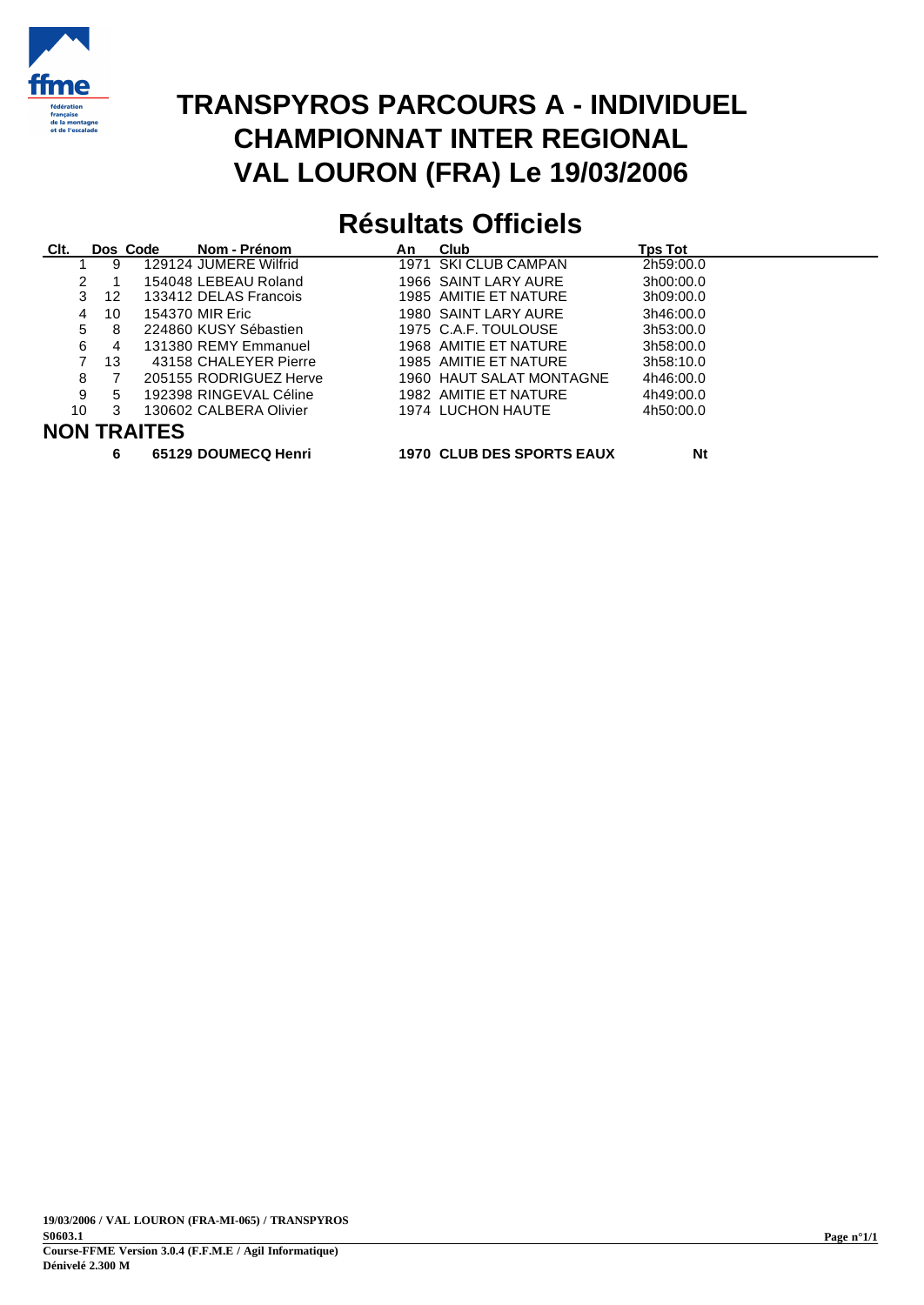

#### **TRANSPYROS PARCOURS A - EQUIPE CHAMPIONNAT INTER REGIONAL VAL LOURON (FRA) Le 19/03/2006**

### **Résultats Officiels**

| CIt. | Dos Equipe                     | Club                   | Tps Tot   |
|------|--------------------------------|------------------------|-----------|
|      | 70 AYERBE Alain/GARCIA Francis | <b>SAINT LARY AURE</b> | 3h32:00.0 |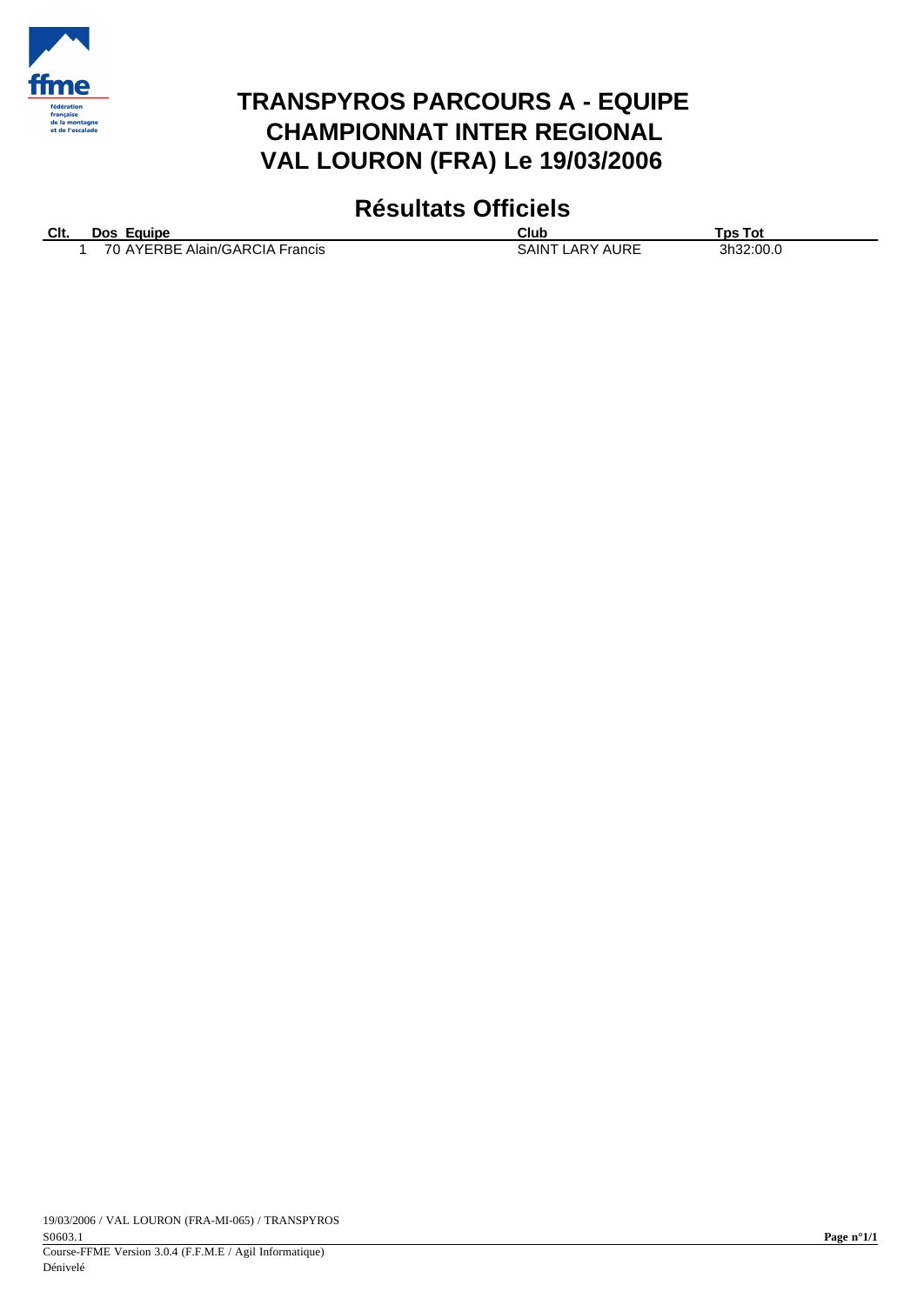

## **TRANSPYROS PARCOURS B - JEUNE VAL LOURON (FRA) Le 19/03/2006**

## **Résultats Officiels**

| Clt. |                    | Dos Code | Nom - Prénom             | An | Club                     | <b>Tps Tot</b> |  |
|------|--------------------|----------|--------------------------|----|--------------------------|----------------|--|
|      | 1 116              |          | 48120 PEYET Mathieu      |    | 1988 LUCHON HAUTE        | 1h29:00.0      |  |
|      | 2 117              |          | 48916 PRADEL Maxime      |    | 1988 LUCHON HAUTE        | 1h34:00.0      |  |
|      | 3 100              |          | 227203 RODRIGUEZ Antoine |    | 1990 HAUT SALAT MONTAGNE | 1h45:00.0      |  |
|      | 4 120              |          | 134742 PEREZ Gaël        |    | 1987 AMITIE ET NATURE    | 1h45:30.0      |  |
|      | 5 118              |          | 170923 FERNANDES Jeremie |    | 1988 LUCHON HAUTE        | 1h46:40.0      |  |
|      | 6 121              |          | 174836 CRAMPOU Frederic  |    | 1987 AMITIE ET NATURE    | 1h50:00.0      |  |
|      | 7 125              |          | 200747 BONAL Anthony     |    | 1988 AMITIE ET NATURE    | 1h59:00.0      |  |
|      | 8 1 2 3            |          | 194175 SAJOUS Julia      |    | 1988 AMITIE ET NATURE    | 2h12:00.0      |  |
|      | 9 119              |          | 134741 PEREZ Julie       |    | 1990 AMITIE ET NATURE    | 2h26:00.0      |  |
|      | <b>NON TRAITES</b> |          |                          |    |                          |                |  |

**124 115108 LECHARDOY Pierre 1990 LE MUR Nt**